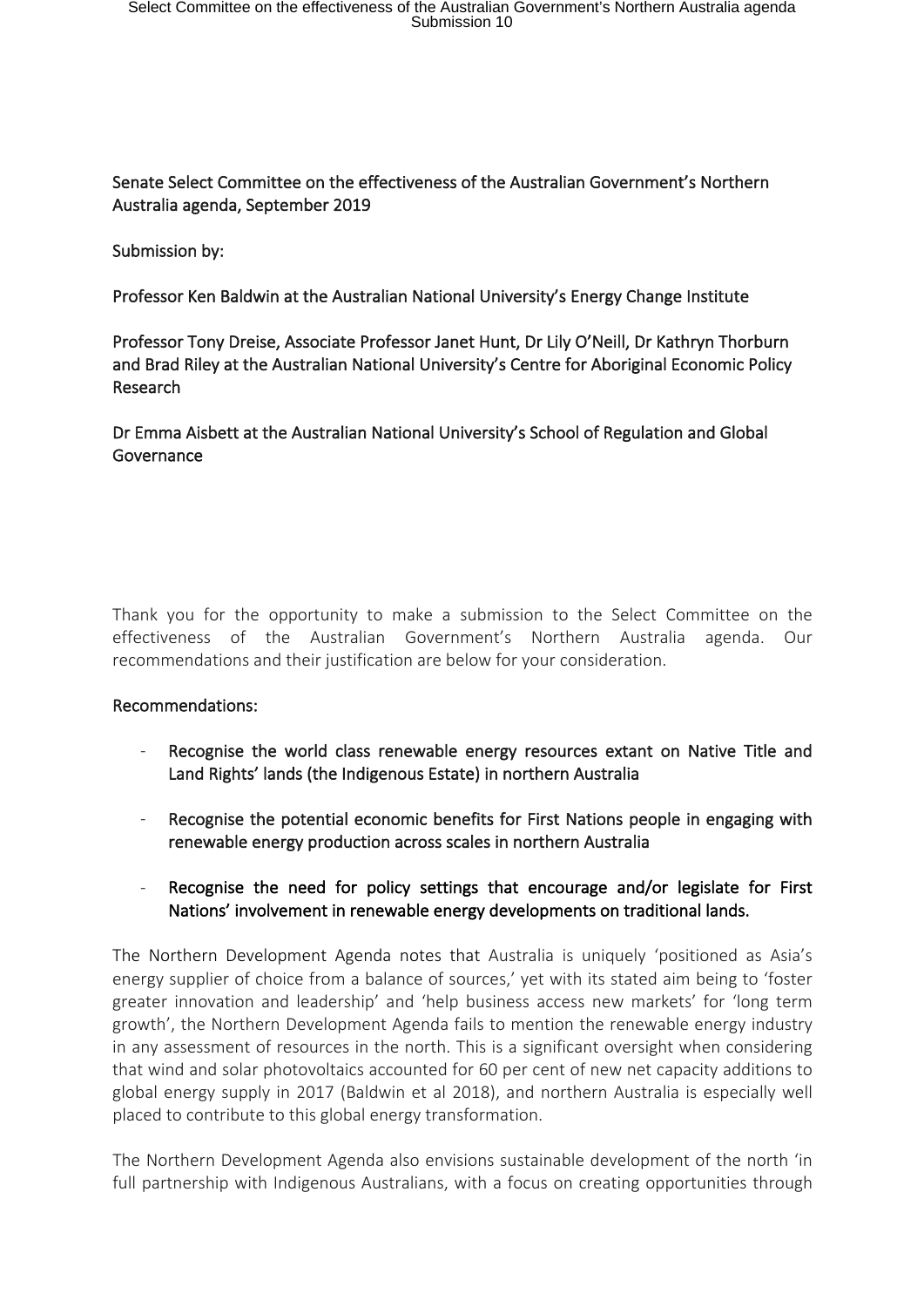education, job creation and economic development,' which 'will contribute to achieving the objectives of the Government's Indigenous Advancement Strategy' (p2). The IAS objectives are to improve the lives and outcomes for Indigenous Australians in five key areas, of which (1) 'jobs, land and economy' and (5) 'remote Australia strategies' are the most central to this submission.

Considering that:

- More than 60% of the world's energy demand growth in the next two decades is set to come from Australia's near neighbours in Asia (IEA World Energy Outlook, 2013);
- Australia is uniquely positioned to capitalise on significant renewable energy resources in the north;
- the vast majority of land in the north is subject to Indigenous rights and interests;<sup>1</sup> and
- governments and Indigenous leaders are seeking innovative ways to overcome Indigenous disadvantage in socio-economic outcomes.

Based on the available evidence we propose that renewable energy can and will play an increasingly important role in the future of northern development. Noting that the Indigenous Estate covers a large majority of northern Australia this omission represents a considerable social and economic lost opportunity, both for the renewable energy transition currently underway, and particularly for Aboriginal land holders in the north.

# The energy transition

Geoscience Australia reports that Australia has the highest solar radiation per square metre of any continent, providing the best solar energy resource in the world. Neglecting renewable energy from any resource assessment of northern Australia is a deficit in both the near and long term, with both local and global trends indicating that the shift towards renewable energy as a preferred energy source is already underway. Australia is deploying renewable energy technology at a rate four to five times faster per capita than the EU, USA, Japan and China (Blakers et al. 2019) whilst technological advances in storage and transmission offer the potential for renewable energy export. Northern Australia is recognised as being well placed to capitalise on these changes - the region is characterised by large, sparsely populated land areas of high solar energy potential, co-located with night time wind resources, and in close proximity to export opportunities in Asia. Northern Australia hosts significant comparative advantages for the large-scale production of renewable energy, both

 $1$  See O'Neill, Thorburn and Hunt (2018).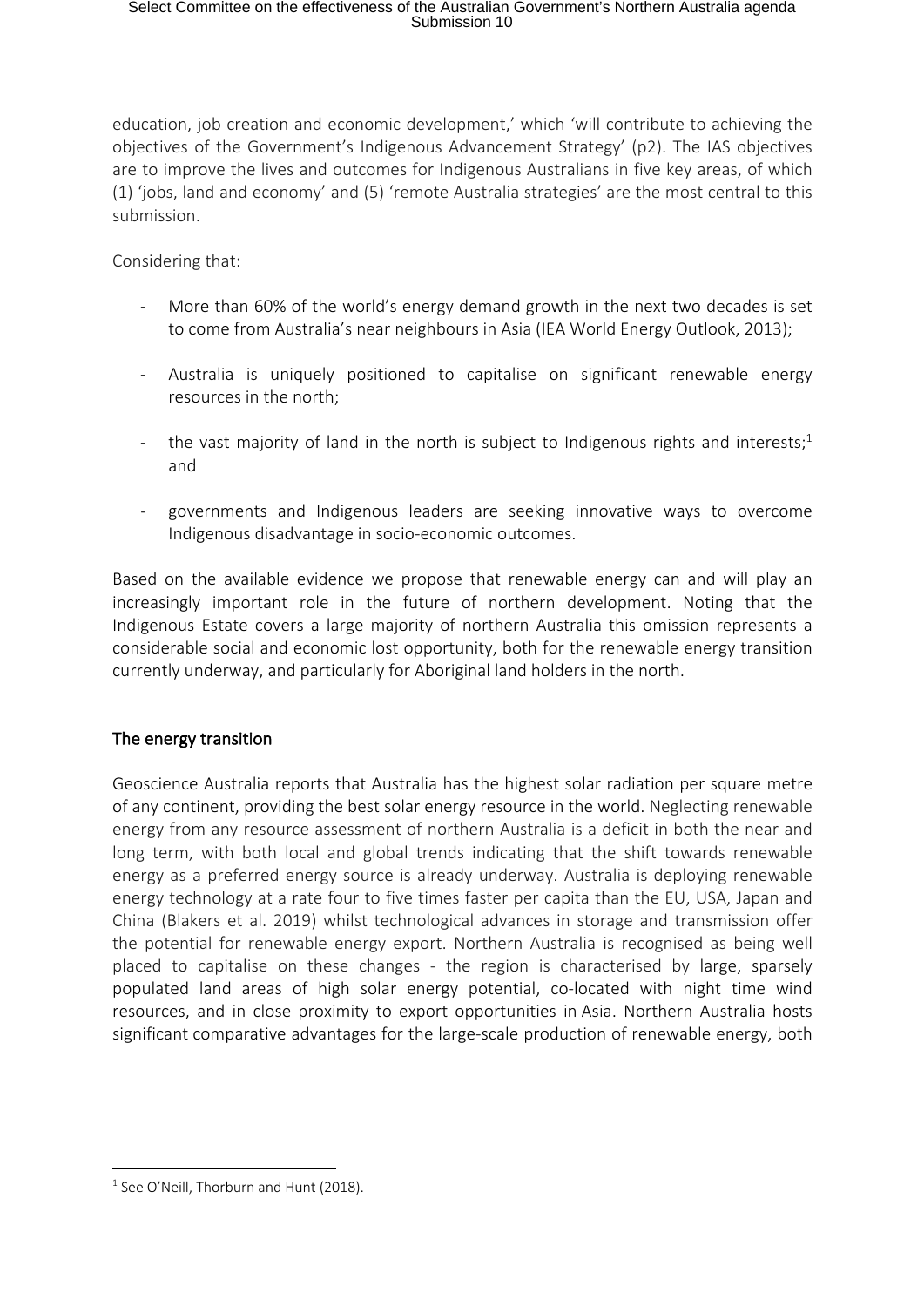in the form of electricity through wind and solar photovoltaics (see Suncable<sup>3</sup>), and in the form of green fuels  $-$  i.e. hydrogen and ammonia (see AREH<sup>4</sup>).

Australia's, and particularly northern Australia's, extensive renewable energy and mineral resources underpin the opportunity for large-scale generation and export of renewable energy in the form of electricity, energy-rich metals and materials, and hydrogen-rich fuels. By transforming our trading relationship with the world, Australia can have far more impact on global carbon emissions than anything undertaken on a purely domestic level. This is the focus for the Australian National University's Grand Challenge: *Zero-Carbon Energy for the Asia-Pacific*. <sup>5</sup>The emissions from current overseas refining of our iron ore exports alone are up to five times those from Australia's domestic electricity sector, and if refined in Australia could add up to \$200 billion in value-added exports.

Australia's renewable energy resources are so great that most of the renewable energy needed for Indonesia's proposed electricity expansion of 35 gigawatts by 2025 (23% renewable or 8GW) could at least in part be sourced from northern Australia. Furthermore, in 2017, Japan identified Australia as a key potential trading partner for import of hydrogen as part of its future decarbonisation program to reduce Japan's dependence on fossil-fuel imports.

A comprehensive Northern Development Agenda needs to factor these developments into its strategy going forward.

### Renewable energy opportunities and Indigenous Australians

These renewable energy opportunities are already being targeted by the Asian Renewable Energy Hub which 'will generate 15,000+ MW of renewable energy in Western Australia. 3,000+ MW will be dedicated to large energy users in the Pilbara region, which could include new and expanded mines, downstream mineral processing and the large-scale production of hydrogen for domestic and export markets.' This development is on the exclusive possession native title land of the Nyangumarta people.

There is the opportunity for multi-generational benefits for Australian Indigenous communities. Large scale developments such as these provide significant potential for Indigenous benefit - primarily through negotiated access and benefit agreement making and opportunities for Indigenous enterprise in services for this new industry. The Nyangumarta people are currently engaged in the process of negotiating an Indigenous Land Use Agreement (ILUA) with the developers of the AREH project.

In examining the history of agreement making practice in the extractives industry in Australia, our research (O'Neill, Thorburn and Hunt 2019) finds that broader economic and social benefits for Indigenous landholders are more likely if:

<sup>&</sup>lt;sup>3</sup> See for example the Suncable project proposing to export renewable energy in the form of electricity from Tennant Creek (NT) to Singapore via Darwin https://www.suncable.sg

<sup>4</sup> See for example the Asian Renewable Energy Hub in north west Western Australia which proposes to export 'green' hydrogen to north Asian markets https://asianrehub.com

<sup>5</sup> https://www.anu.edu.au/research/research-initiatives/zero-carbon-energy-for-the-asia-pacific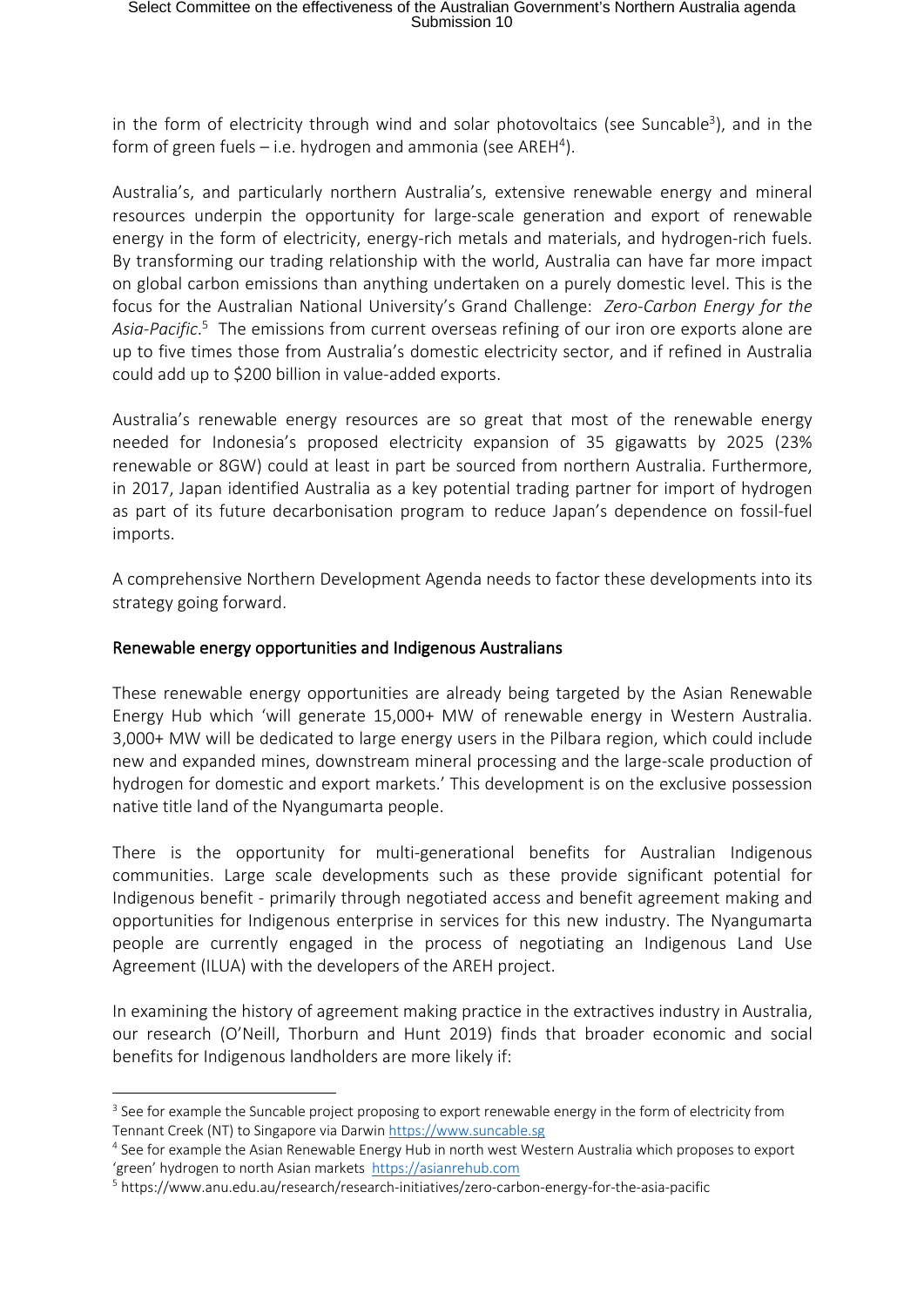- Indigenous communities and organisations are well informed and well resourced;
- Indigenous communities and organisations are engaged with meaningfully in the development process;
- developments are progressed in accordance with community priorities; and
- developments include provision for community equity and/or ownership.

Strong government support for Native Title Representative Bodies, enabling them to provide the best possible advice and support to the native title holders negotiating these agreements, can help maximise outcomes for Indigenous people from these developments.

### Policy Implications

The role of First Nations people in financially partnering in renewable energy developments has not as yet been broadly encouraged or incentivised by policy in Australia. Whilst there are a number of notable local exceptions<sup>6</sup>, in the international context a much broader conceptualisation of the potential role for First Nations people in renewable energy development can be seen in the legislative and policy frameworks of renewable energy in Canadian provinces – some of which have been driving First Nations involvement in renewables for two decades or more.

In Canada, both the national and provincial governments recognise that the transition to renewable energy can provide an opportunity to advance reconciliation with First Nation peoples, as well as enable socio-economic development in those communities.<sup>7</sup> Indigenous involvement in renewable energy projects in Canada has benefited greatly by 'supporting regulatory and fiscal policy that were negotiated and adapted to Indigenous sustainability visions'(Karanasios & Parker 2018). In Canada, provincial and territorial government departments with responsibility for energy, climate change and economic development have been driving Indigenous involvement in the renewable energy transition. The preconditions for such an approach would at minimum require the explicit acknowledgment of:

- those renewable energy resources extant on the Indigenous Estate;
- the role of renewable energy in northern development aspirations;
- the potential for owners of the Indigenous Estate to benefit from renewable energy developments across a variety of scales (from kilowatt scale to gigawatt scale developments).

The Northern Development Agenda needs to more accurately reflect current trends in cost, technological innovation and consumer demand - each of which are rapidly driving renewable technologies as a 'preferred energy source' both in Australia and across our

<sup>&</sup>lt;sup>6</sup> See for example Power and Water NT's Solar SETuP program, Horizon Power's Solar Incentives scheme in Western Australia, and Perth Noongar Foundation and Indigenous Business Australia as co-equity investors in the 10 MW Northam Solar Farm.

<sup>7</sup> See https://www.nrcan.gc.ca/20093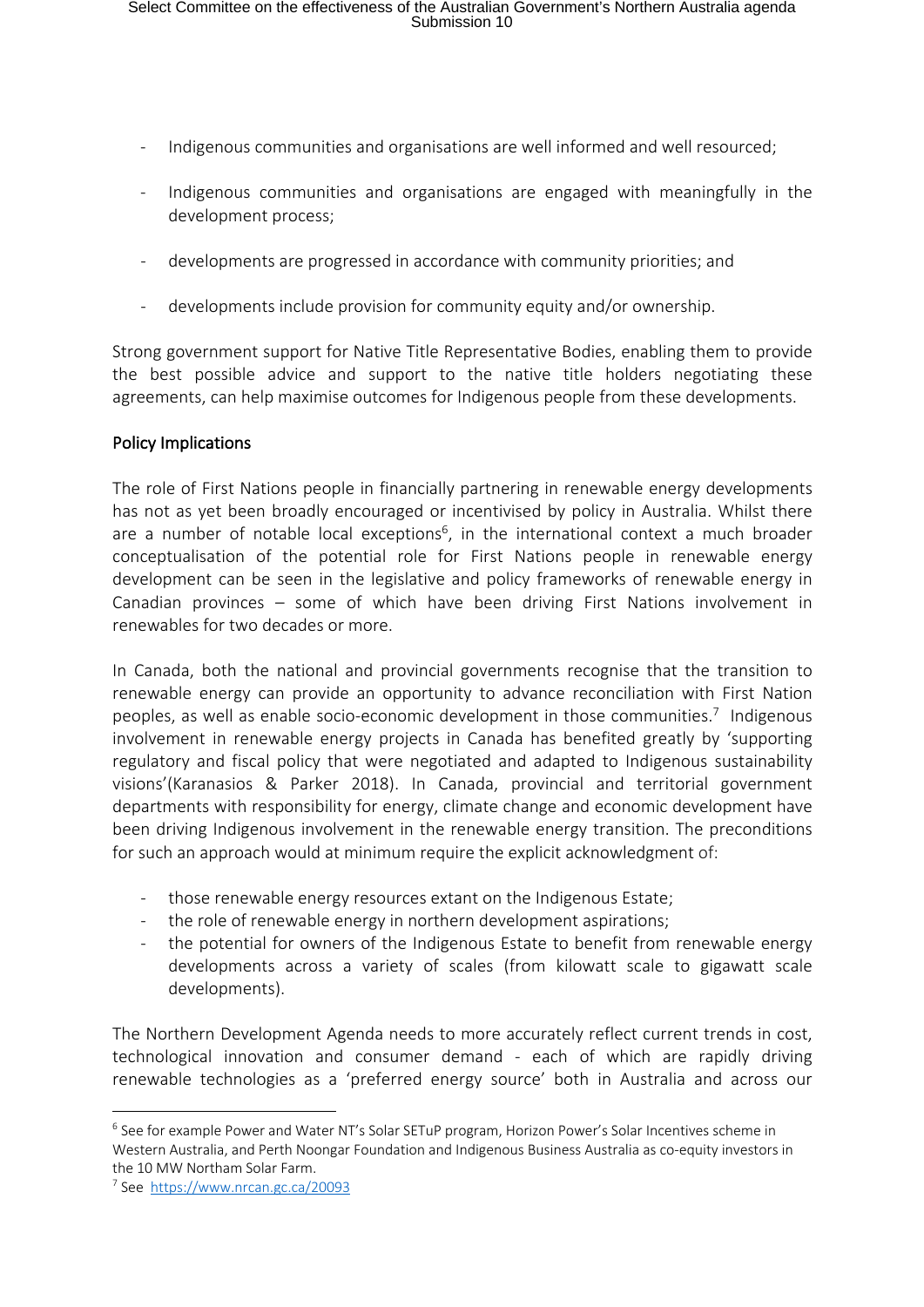region. It also needs to identify risks and opportunities for owners of the Indigenous Estate across all scales.

#### How renewable energy could transform Indigenous economic futures

Energy is a central driver of social, economic and political development. Nowhere is this more apparent than in Australia's north where despite myriad incentive schemes, subsidies and cross-subsidies many First Nations people remain exposed to some of Australia's most expensive electricity and energy costs.<sup>8</sup>

Over four decades, renewable energy has demonstrated the capacity to improve many Indigenous communities' access, availability and affordability of energy supply. Through engaging communities in appropriate and meaningful community energy planning processes, and supported with dedicated maintenance services, renewable energy developments can improve outcomes in Indigenous enterprise, education and health and wellbeing. 9

The changing nature and scale of renewable energy developments proposed on the Indigenous Estate presents a unique opportunity to amplify the scale of these benefits and form the basis of a different kind of economic future for First Nations people.

It could also do much toward achieving the aims set out in the Northern Development Agenda, however this requires the inclusion of renewable resources extant on traditional lands in any estimate of the resource base of northern Australia, and pathways, policies and legislative frameworks supportive of First Nations' participation in and ownership of developments seeking to capitalise on these resources.

#### References

Australian National University (2018). *Media Release: Energy policy needs to board the renewable energy train.* Australian National University, Canberra

Baldwin, K., et al. (2018), *Australia's renewable energy industry is delivering rapid and deep emissions cuts, https://energy.anu.edu.au/files/Australia%27s%20renewable%20energy%20industry%20is%2 0delivering%20rapid%20and%20deep%20emissions%20cuts.pdf*

Blakers, A., et al. (2012) 'Asia Pacific Super Grid – Solar electricity generation, storage and distribution' Green, Vol 2 Issue 4.

Blakers, A., Stocks, M. and Lu, B. - *Australia: the renewable energy superstar*, http://re100.eng.anu.edu.au/publications/assets/100renewables.pdf (2019)

<sup>&</sup>lt;sup>8</sup> See AECOM's 2014 report 'Australia's off-grid clean energy market'

<sup>9</sup> See for example the 37 Case Studies and 31 Newsletters produced by the Centre for Appropriate Technology's Bushlight project between 2002 – 2014 https://cfat.org.au/bushlight-archive